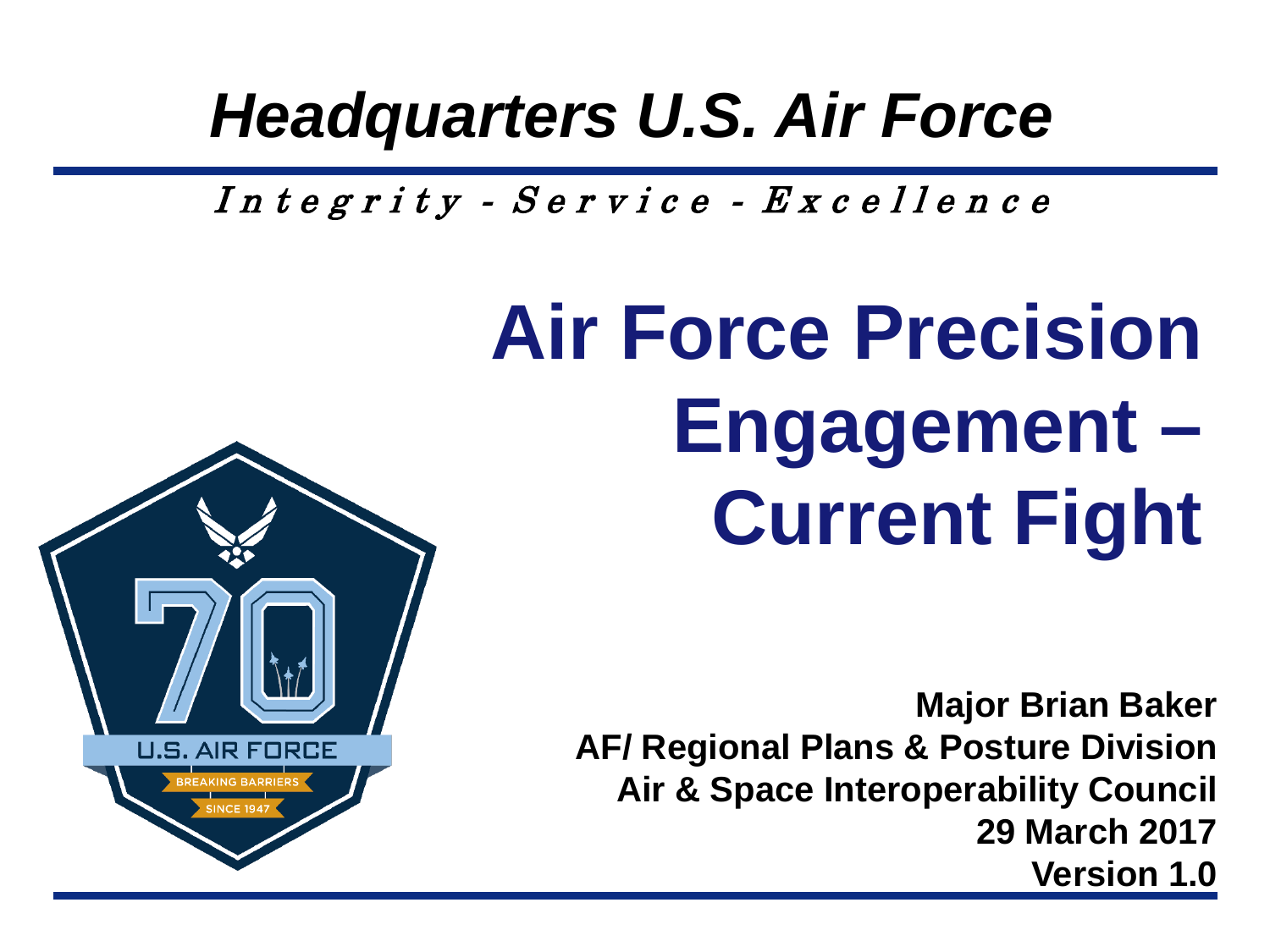

#### *Aug 14 - present*

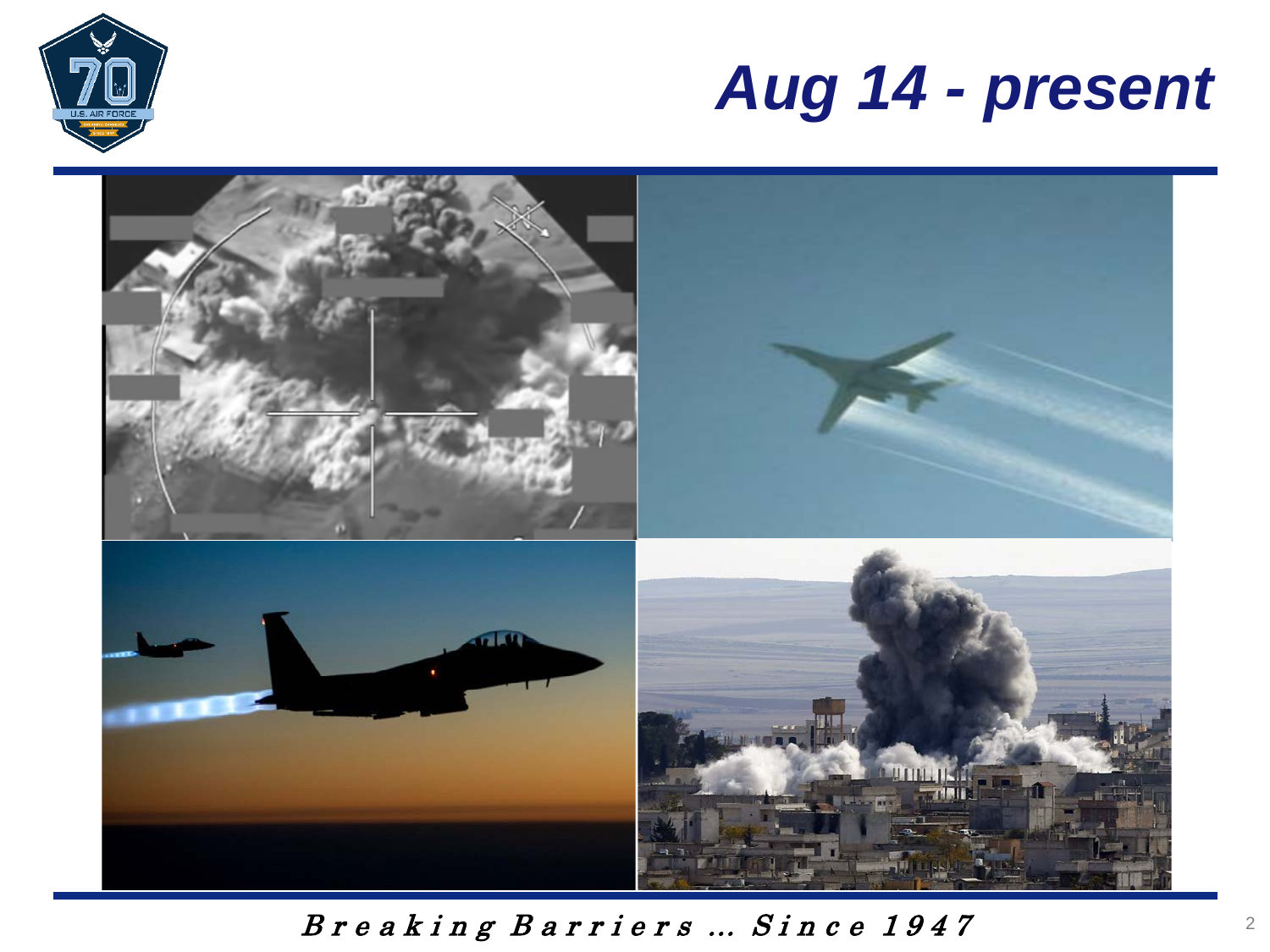### *Rise of ISIL*



- **Emerges in 2011 from the remnants of AQ-Iraq**
	- **Declare caliphate stretching from Aleppo to Diyala – Islamic State is formed**
- **U.S begins airstrikes against ISIL in Iraq, 7 Aug 2014, and expands campaign to Syria the following month.**
- **U.S. and Coalition partners conduct more than 8,000 airstrikes in Iraq and Syria over the next year.**

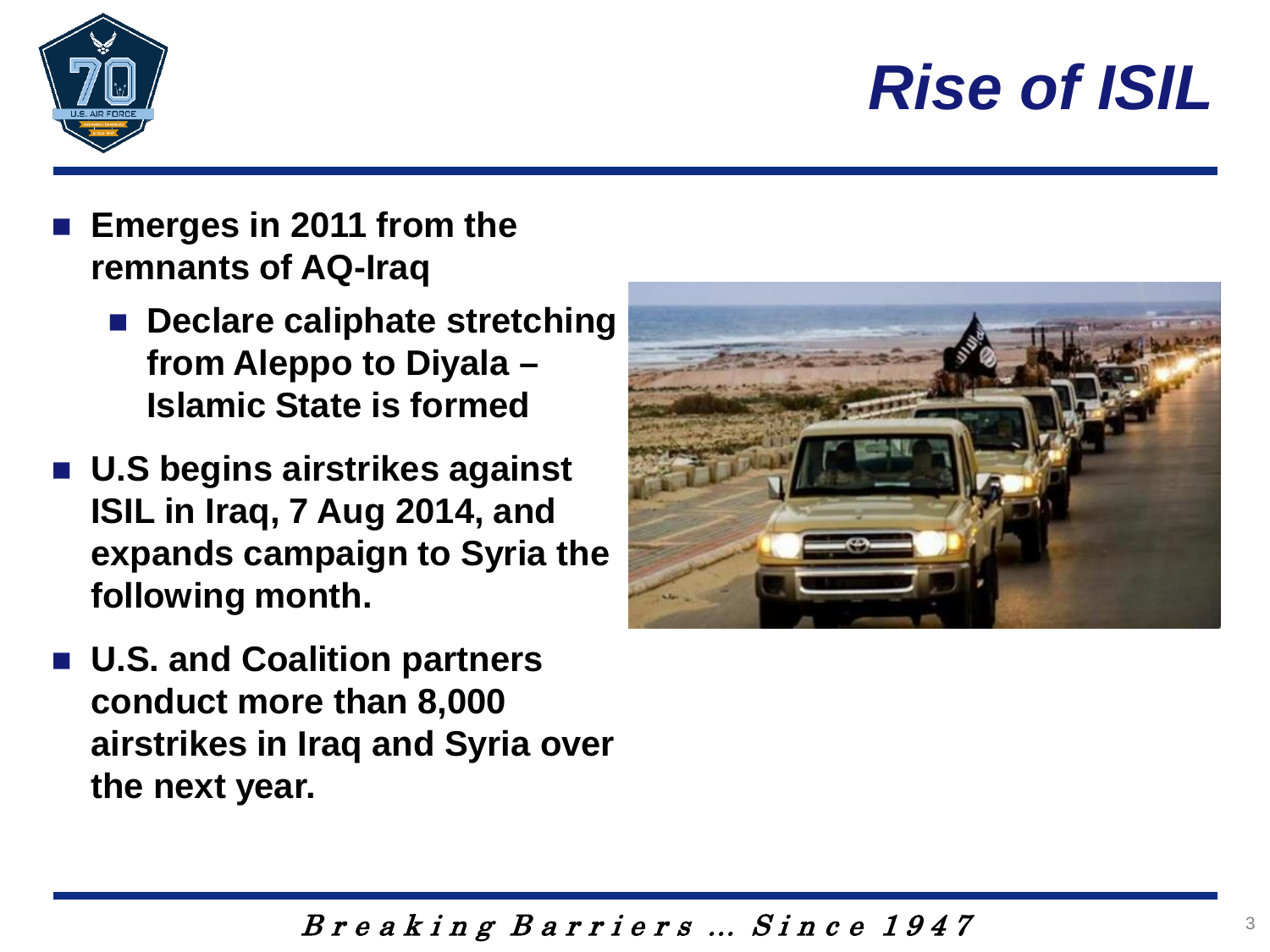

## *Operation Inherent Resolve*

"Our objective is clear: We will *degrade, and ultimately destroy, ISIL* through a comprehensive and sustained counter-terrorism strategy."

**President Barack Obama Washington D.C., 10 September 2014**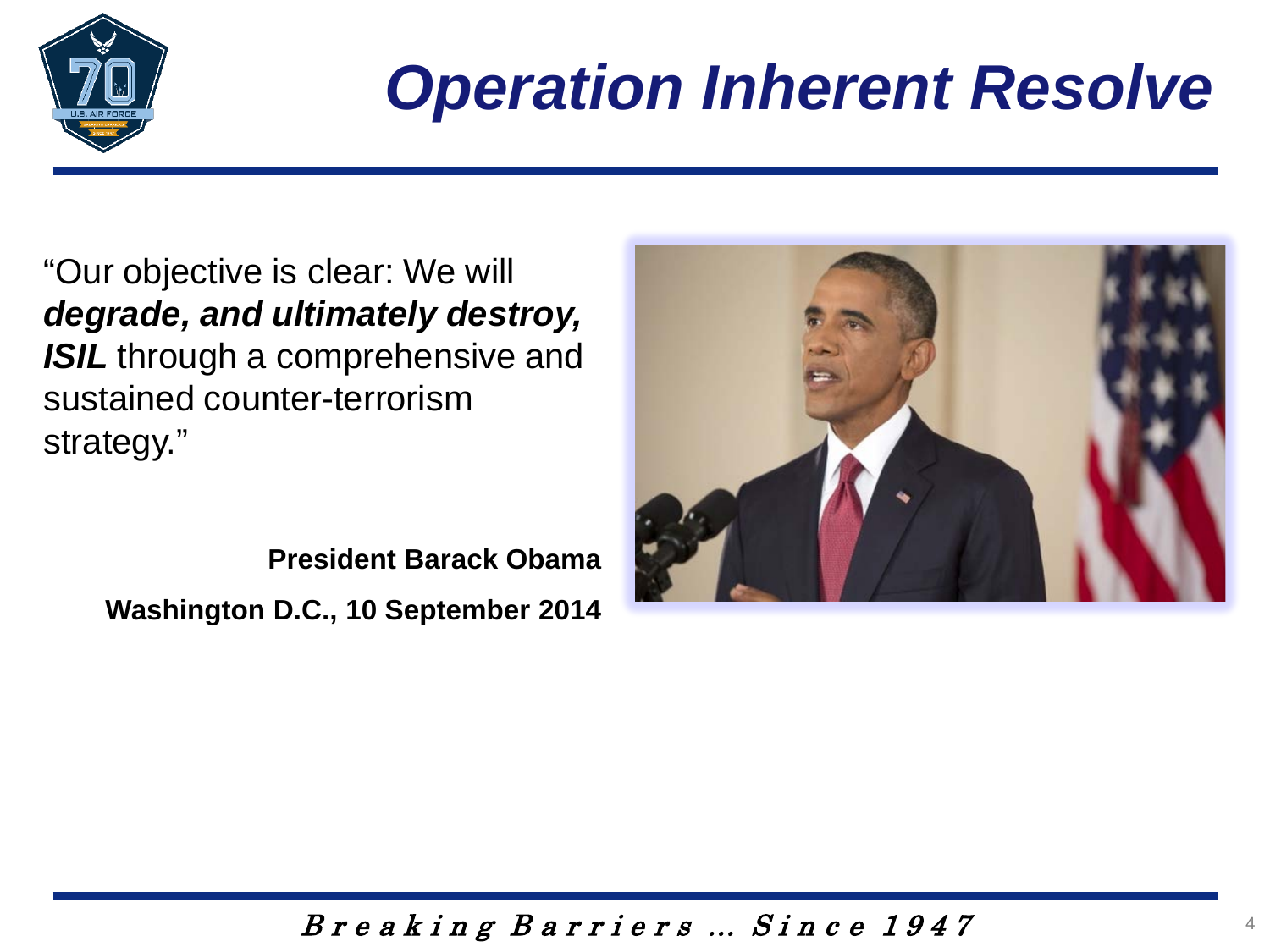

## *AF Precision Engagement Trends*

**Initial TTPs / Weapon Solutions** 

■ Increased Reliance on Legacy Weapons

**Weapons Expenditures**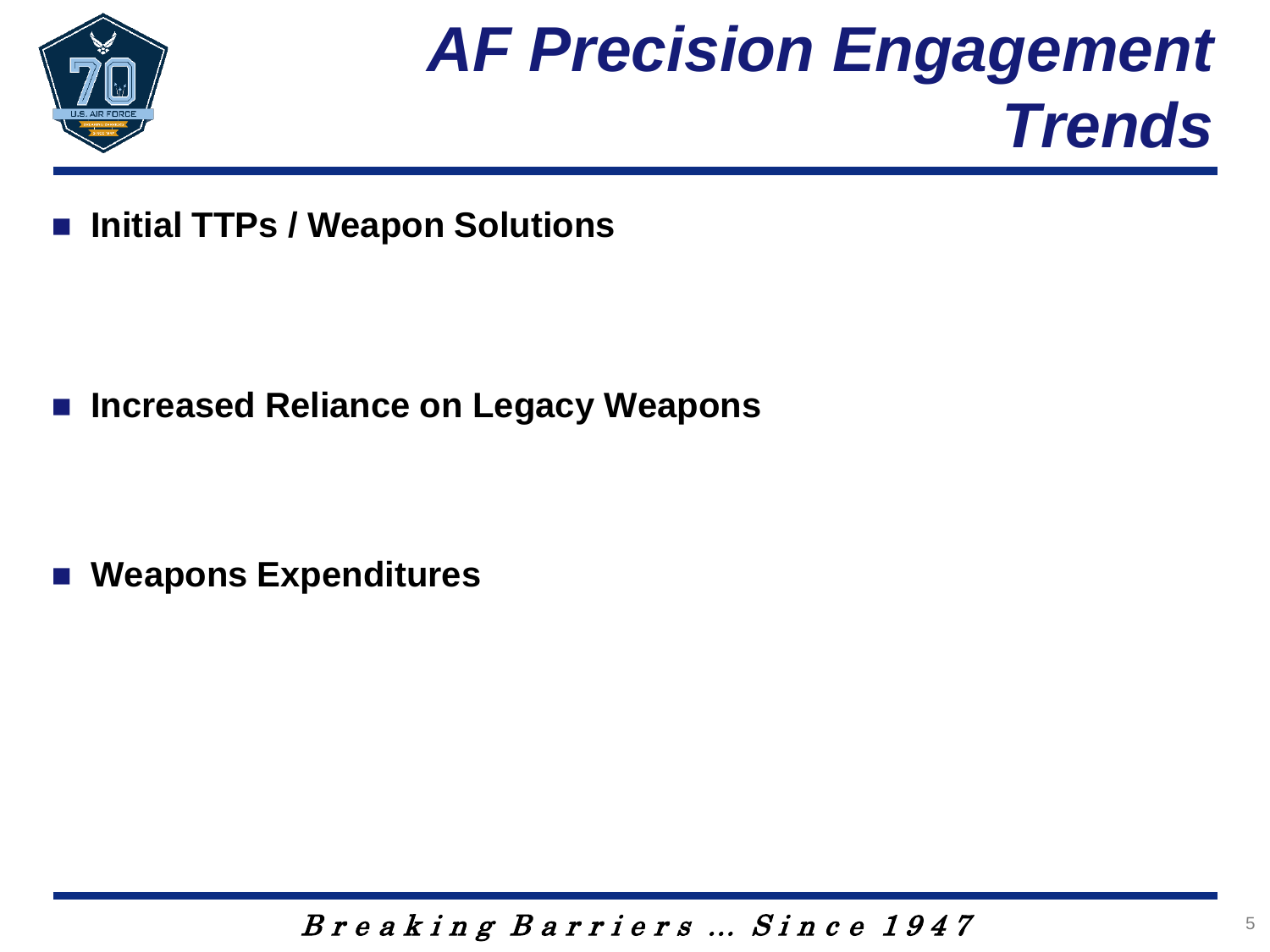

#### *CFACC Assets in Theater*

- **CAF assets already on established TSP / OEF / OFS**
	- **F-16 / F-22 / F-15E / B-1Bs / MQ-1 / MQ-9**





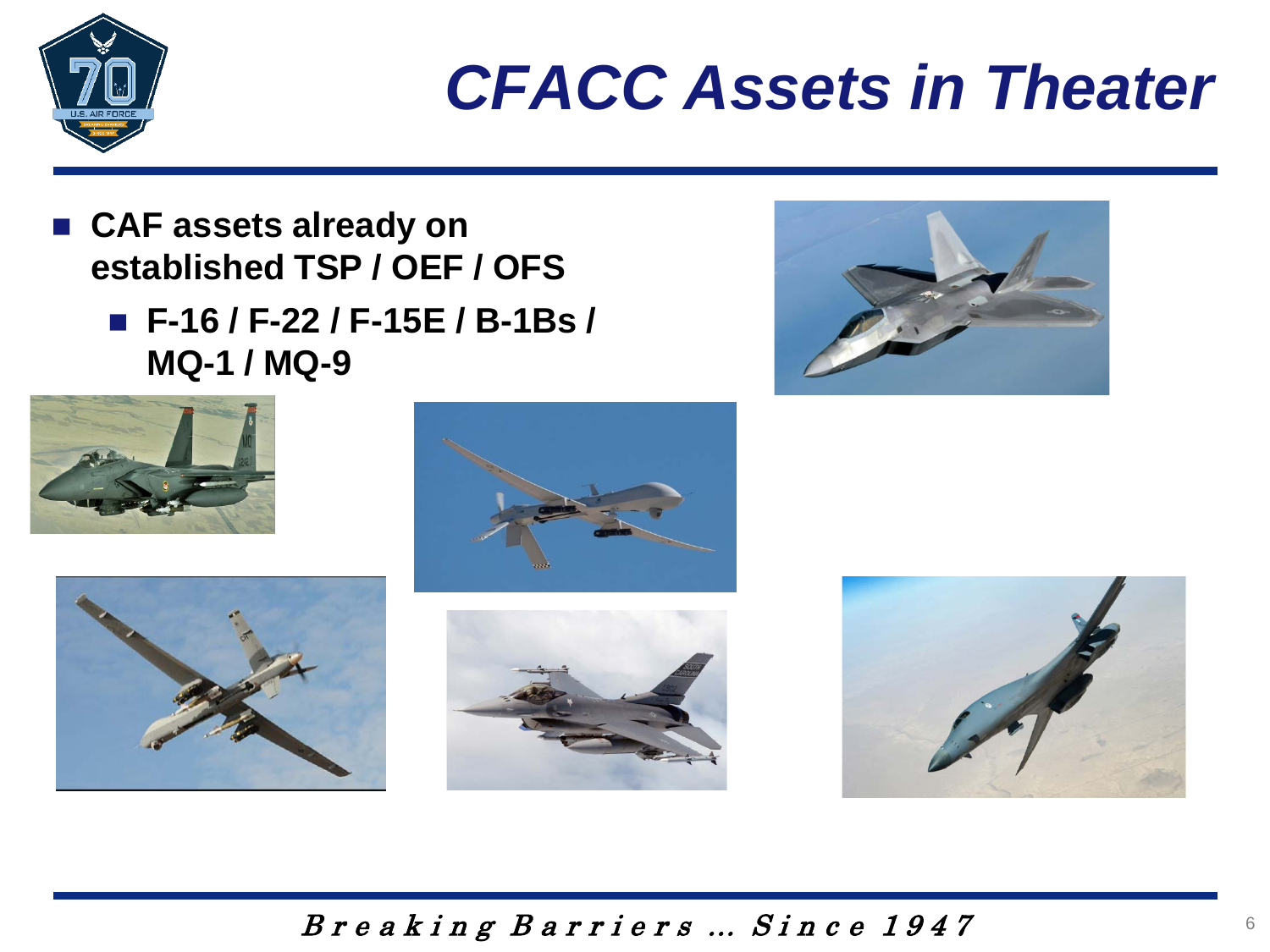

## *Weaponeering / TTPs*

- **Initial TTPs / Weapon Solutions** 
	- **Very OEF CAS/COIN Centric**
	- **MDS Loadouts still included GBU-38v4 /v5**
	- **Weapons still utilized DSU-33**





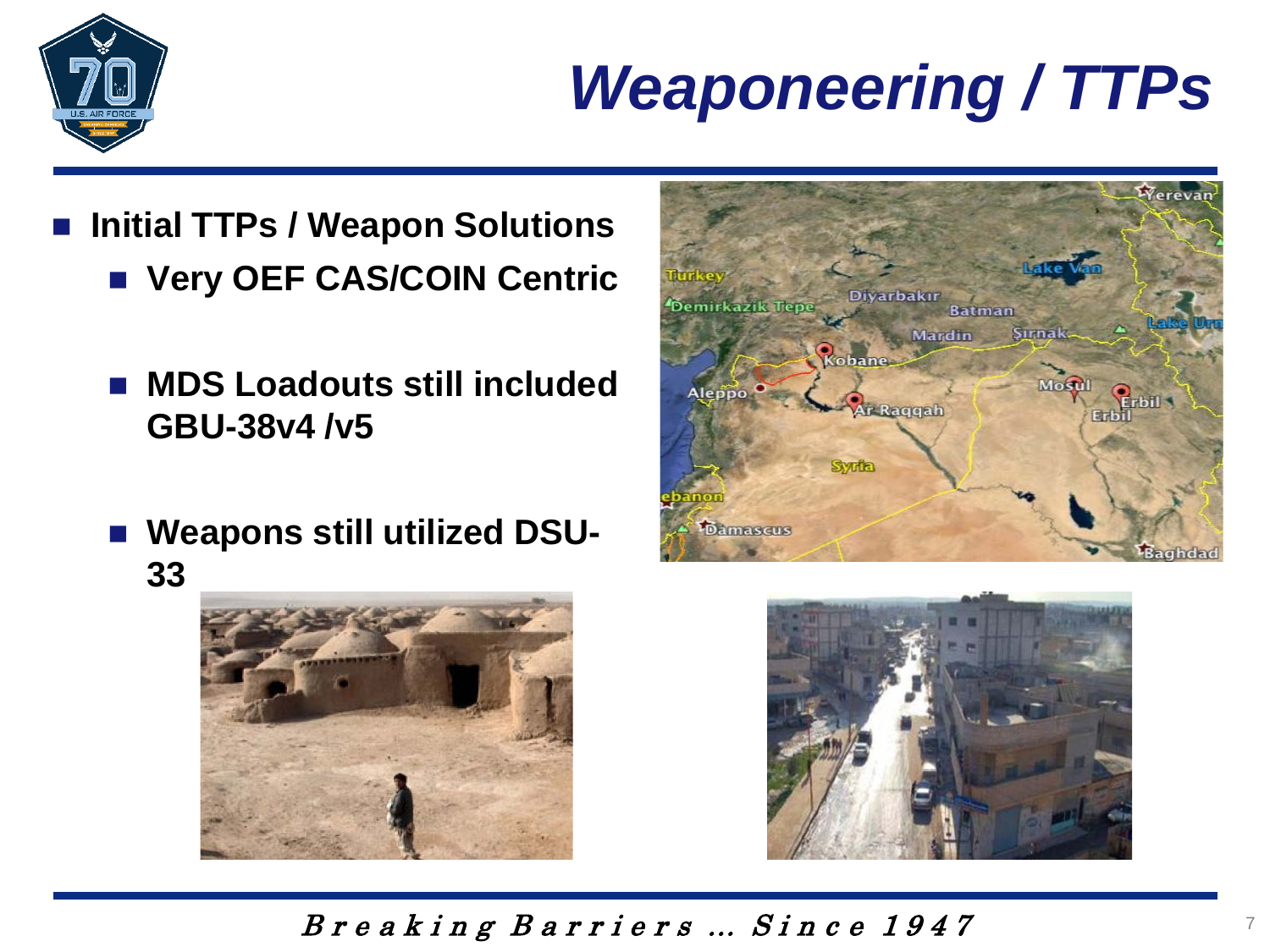

## *Weapon Fail / Dud*

- **Aug – Nov 2014 – weapon / bomb unit fail seen from 11- 19%** 
	- **Lower impact angles**
	- **Fuze delays combined with non-support cup nose**



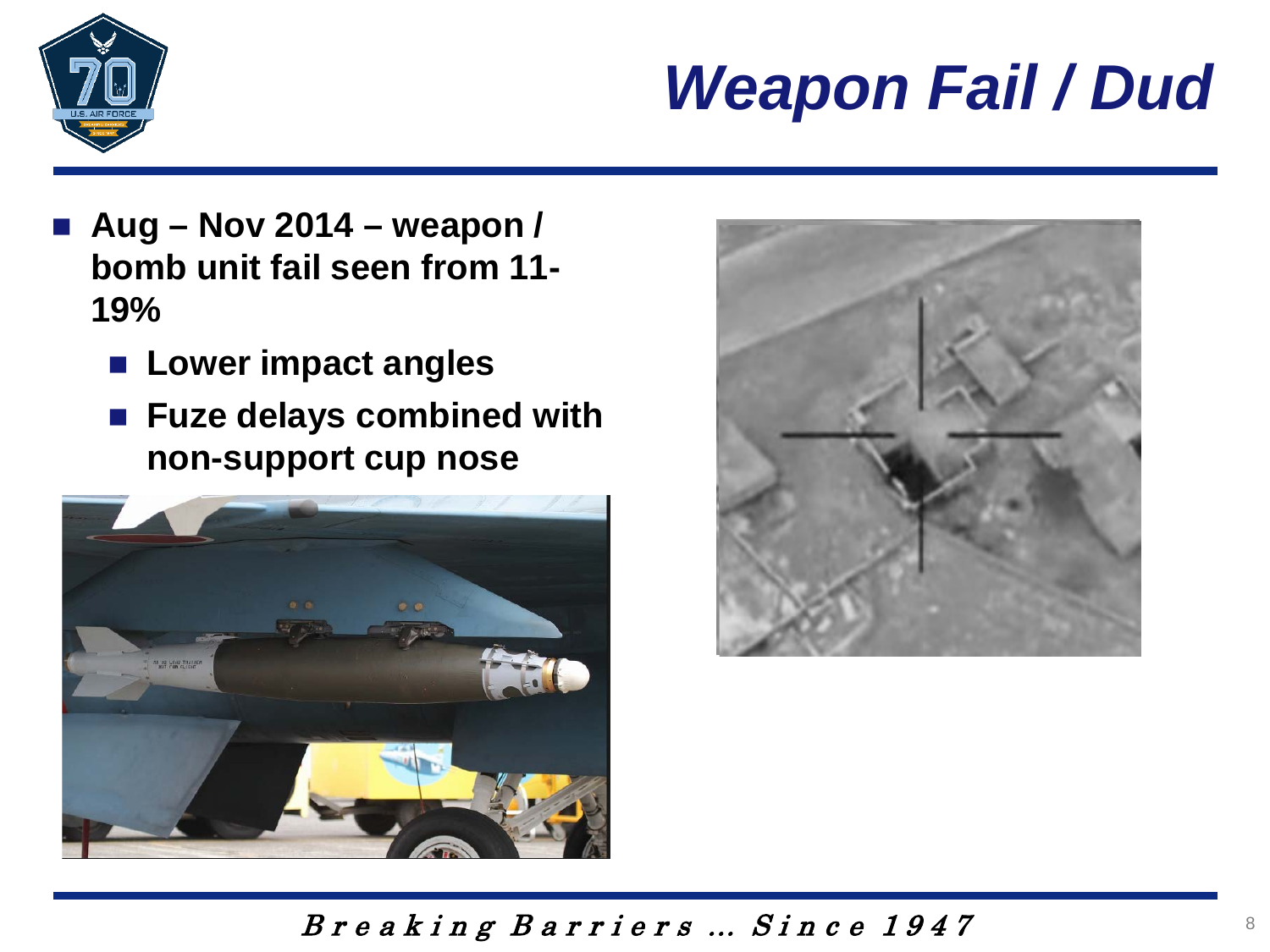

## *Weapon Delivery Shift*

- **Recognized target set drastically different**
- Increased use of 2,000lbs **and Penetrator bomb bodies**
	- **Shifted mind-set from Close Air Support weaponeering**
	- More similar to Air **Interdiction – disguised as CAS**
- **CAS/COIN weapons saved for expected urban fights (Mosul / Fallujah)**

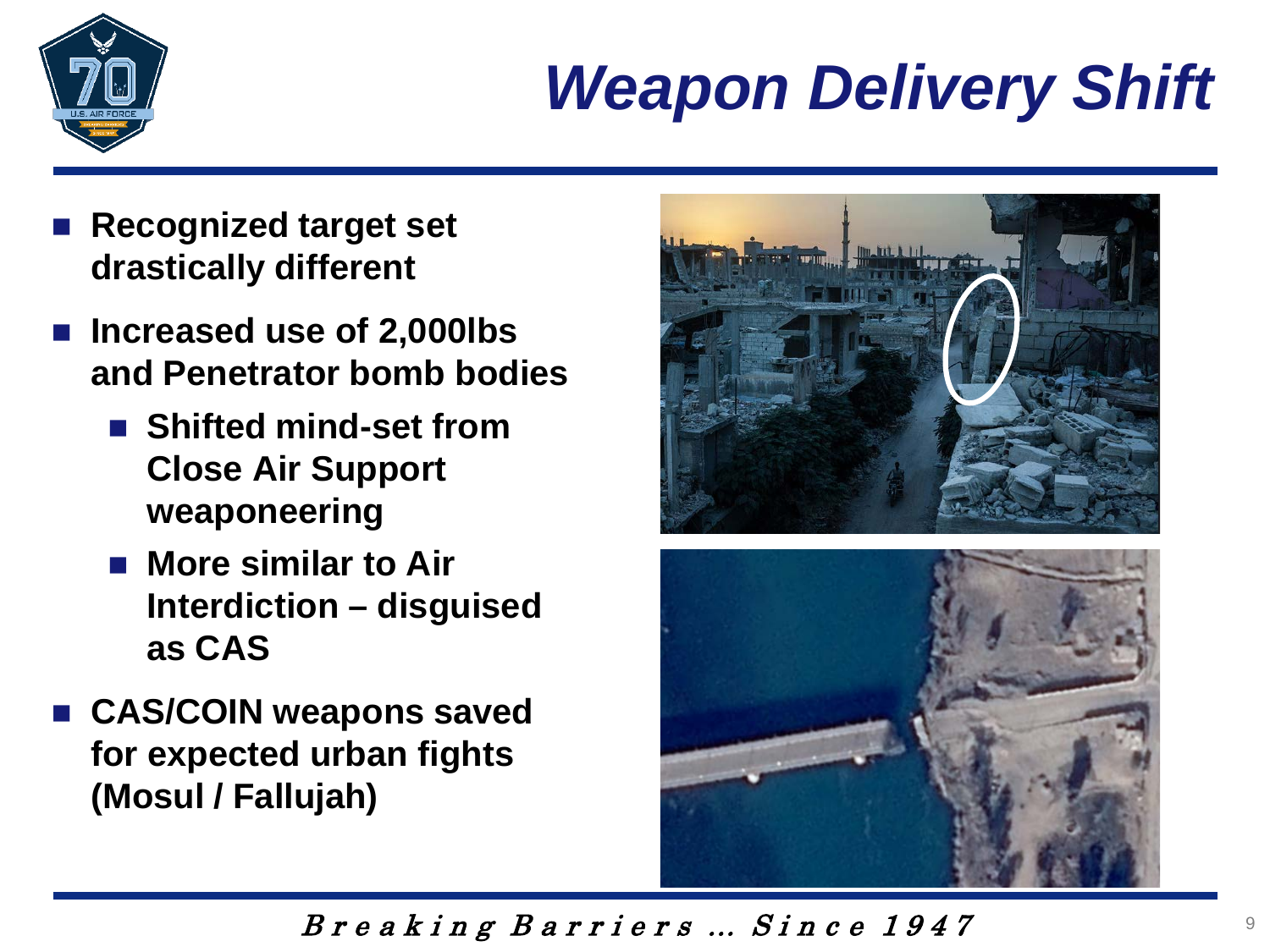



- **JDAM variants still comprise a majority of OIR expenditures**
	- **GBU-31v1/v3, GBU-38, GBU-32**
- **Unexpected rise in expenditures renewed life on SDB-I / Hellfire**
	- Prior to March 2014 GBU-39 / AGM-114 Stockpiles believed **to be healthy**
- **Weapons no longer on glide path to zero**
	- **AGM-114 – 8,000 (FY17)**
	- **GBU-39 – 8,000 (FY18)**



B r e a k i n g B a r r i e r s … S i n c e 1 9 4 7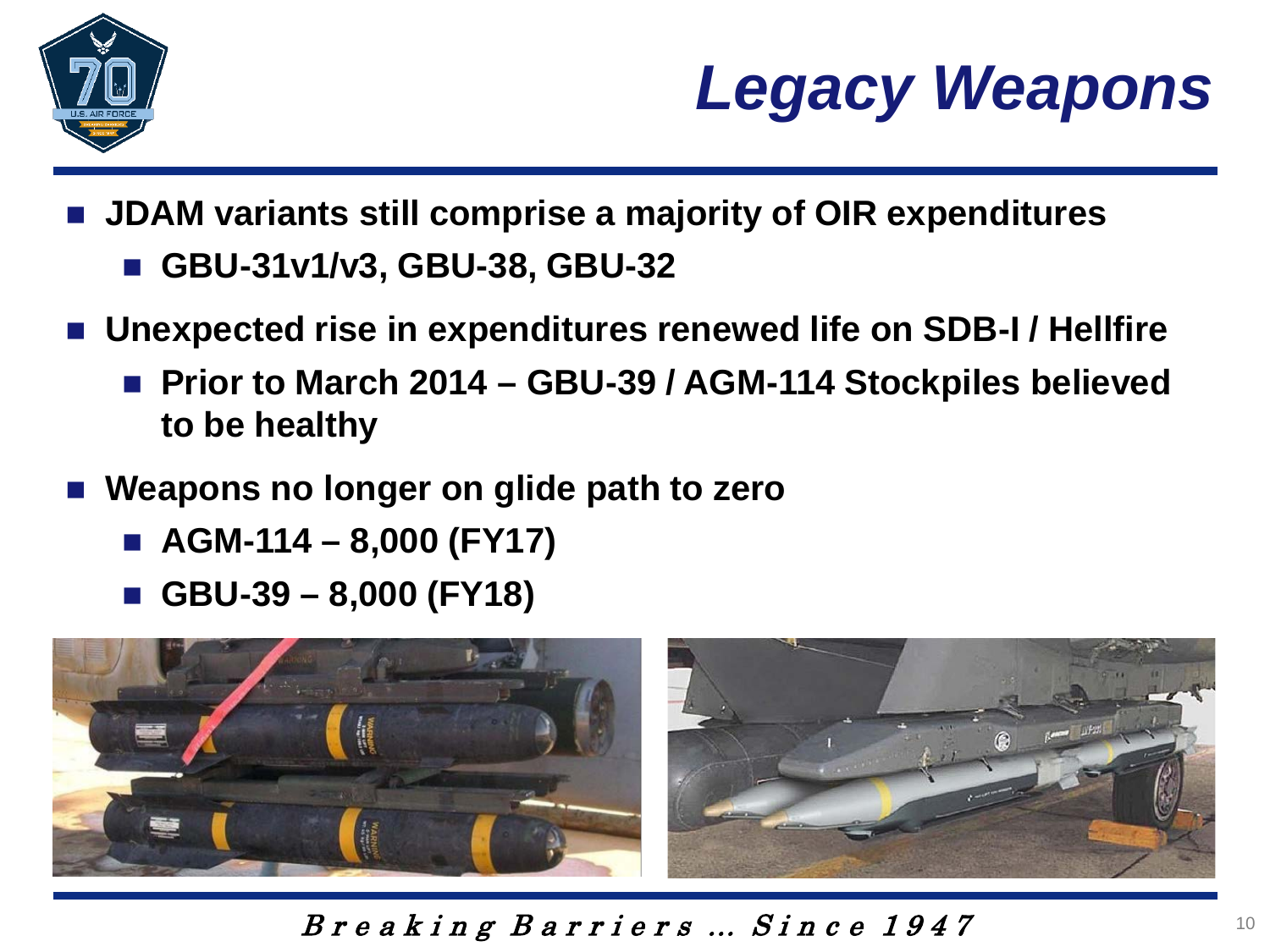



- **Since OIR – over 51,000 munitions expended**
- **Mission planners & operational crews aware**
	- **Weigh weapon flexibility vs. future stockpile constraints**